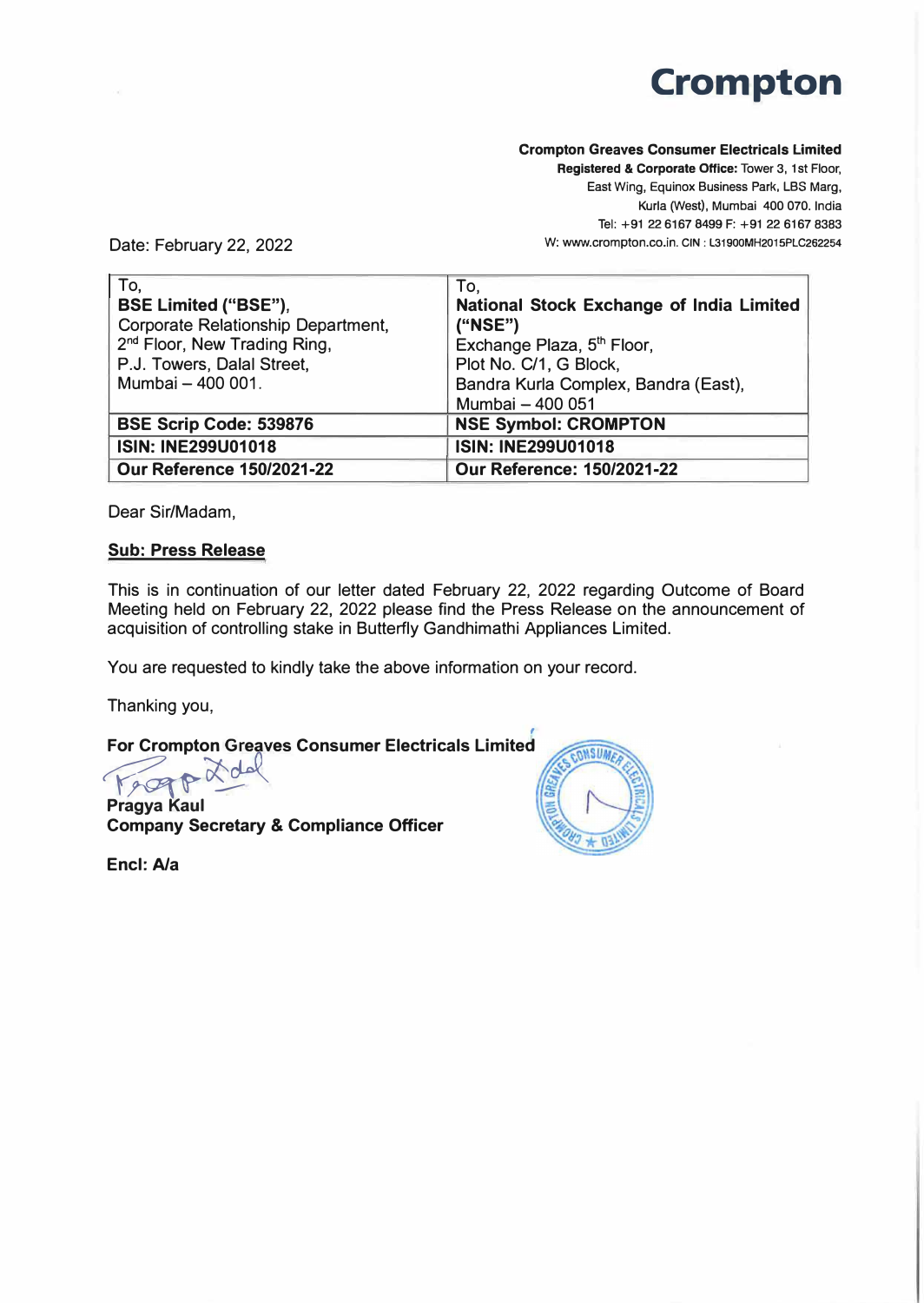# **Crompton Greaves Consumer Electricals Ltd. announces the acquisition of controlling stake in Butterfly Gandhimathi Appliances Ltd.**

- ► Crompton Greaves Consumer Electricals Ltd. **("Crompton")** has signed definitive agreements on February 22, 2022 with certain members of the promoter group of Butterfly Gandhimathi Appliances Ltd. **("Butterfly")** to acquire (a) upto 55% stake at INR 1,403.00 per equity share, aggregating upto INR 1,379.68 er, and (b) certain Butterfly trademarks in allied and cognate classes from promoter group entities **("Trademarks")** for a consideration of INR 30.38 er. Crompton will launch the mandatory open offer to the public shareholders of Butterfly, for acquiring upto 26% stake in Butterfly at a price of INR 1,433.90 per equity share, aggregating upto INR  $666.57$  cr; for an aggregate total consideration of upto INR 2,076.63 cr.
- Butterfly's leading kitchen and small domestic appliances portfolio includes Mixer Grinders, Table Top Wet Grinders, Pressure Cookers, Stainless Steel Vacuum Flasks, LPG Stoves and Non-Stick Cookware. Butterfly is amongst the top 3 pan-India kitchen and small domestic appliances players. In South India, Butterfly is #1 in Table Top Wet Grinders and LPG Stoves, #2 in Mixer Grinders and #3 in Pressure Cookers.
- In FY 21, Butterfly reported revenues of INR 870 cr ( $\sim$ 21% CAGR over the period FY17-21), with EBITDA of INR 80 er. In 9M FY22, Butterfly reported revenues of INR 806 er (yoy growth of  $\sim$ 22%) and EBITDA of INR 75 cr.
- The transaction will accelerate Crompton's long-term strategic goal of becoming a leading player in the small domestic appliances segment.
- ► Butterfly's complementary product portfolio coupled with scale and channel synergies will drive robust revenue growth and profitability.

**Mumbai - Feb 22, 2022:** Crompton, a leading electrical consumer durables company in India, announces that it has signed definitive agreements on February 22, 2022 to: (a) acquire upto 55% stake in Butterfly, a company engaged in the manufacturing, marketing and distribution of kitchen and small domestic appliances **("SDA"),** at a price of INR 1,403.00 per equity share, and (b) Trademarks for a consideration of INR 30.38 er. Crompton will also launch the mandatory open offer to the public shareholders of Butterfly for the acquisition of up to 26% stake at a price of INR 1,433.90 per equity share. The transaction will be subject to completion of customary closing conditions. The transaction is expected to be financed through a mix of internal accruals and debt.

This acquisition is a transformational step towards Crompton's long-term strategic goal of becoming a leading pan-India player in small domestic appliances. As one of the few integrated manufacturers in this space, Butterfly offers immediate scale in kitchen appliances with its diverse portfolio, increasing the share of SDA in Crompton's offering. This diverse portfolio spans a complementary set of segments, including mixer grinders, stoves and cooktops, table top wet grinders, pressure cookers, etc. Acquiring the Trademarks enables the protection of the exclusivity, legacy, and goodwill of the intellectual property of Butterfly as well as consolidation and expansion in complementary segments. Backed by a ready manufacturing and R&D infrastructure, along with Crompton's key capabilities and pan-India reach, Butterfly creates a strong opportunity for innovation and expansion in core and adjacent categories and is expected to unlock synergies for both companies.